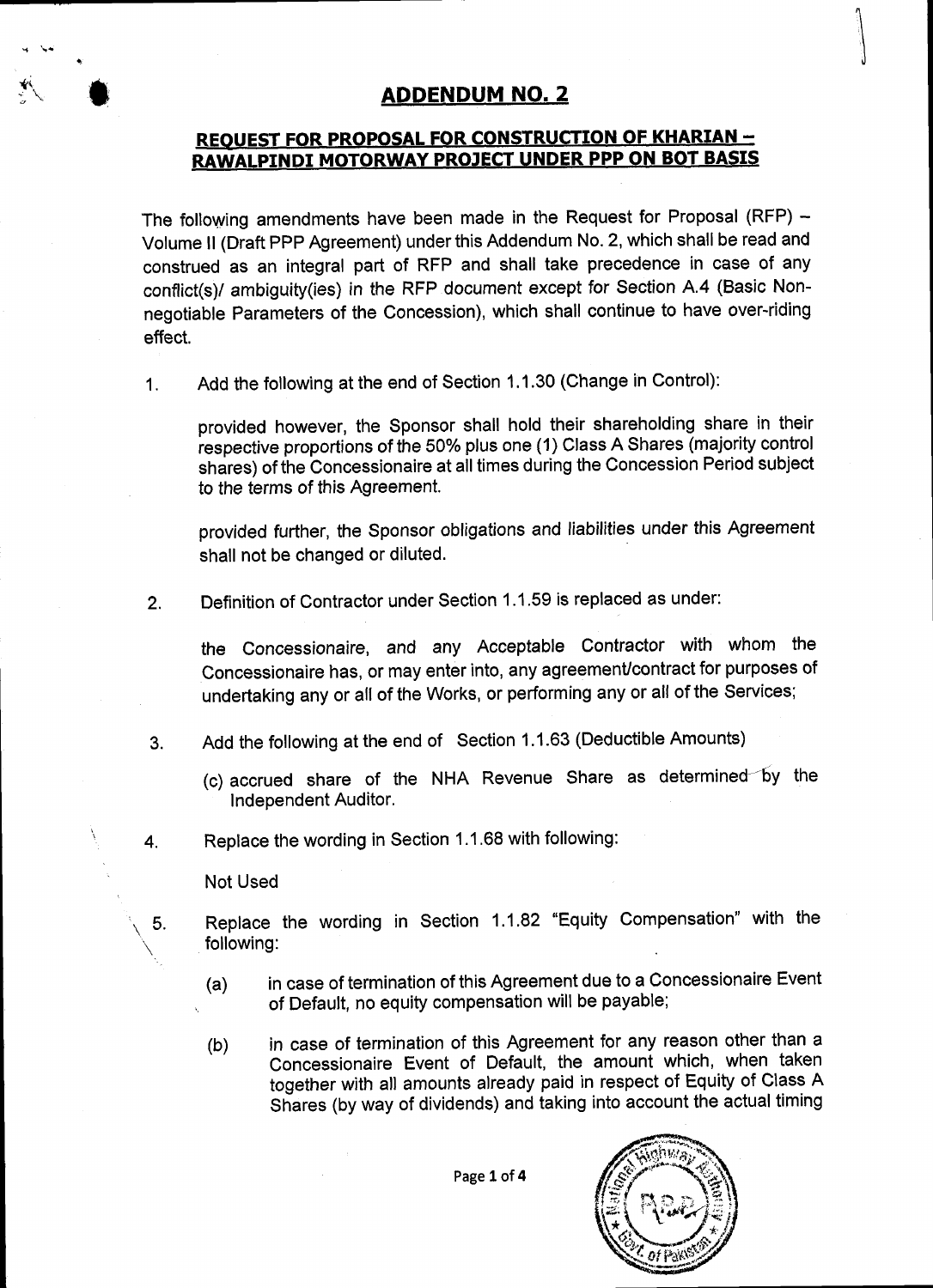of all such payments, provides the Shareholders (other than NHA) with the Termination Equity IRR;

- Replace the wording in Section 1.1.168 (Permitted Event), sub-section cas follows: 6.
	- (c) Variation proposed by NHA causing delay in the performance of the Concessionaire's obligation under this Agreement.
- Repface the definition of Termination Date under Section 1.1.214 as follows: 7.

means the date of issuance of the Termination Notice and this will be the date on which the actual Termination occurs following the Cure Period;

8. Repface the definition of Termination Equity IRR under Section 1.1.215 as follows:

the return on Equity (Class A Shares) that the Concessionaire shall be entitled to receive from NHA in the event of a Termination of this Agreement. The Termination Equity lRR, which shall vary depending on the cause of Termination shall be as follows:

| (a) | <b>Non-Political Event:</b>      | $8\%$ :  |
|-----|----------------------------------|----------|
| (b) | <b>Indirect Political Event:</b> | $9\%$ :  |
| (c) | <b>Political Event:</b>          | 10%; and |
| (d) | <b>NHA Event of Default:</b>     | 10.5%    |

9. Section 3.2.2 is replaced as under:

o

The Compensation Amount shall be calculated for the Delay Duration, to provide full recovery of increase in the Estimated Project Cost, if any, caused by the delay of the entire Project lmplementation Programme.

- 10. Section 3.5.1, sub-section e is replaced as under:
	- (e) subject to the terms of this Agreement, the Concessionaire shall enjoy the Vacant Possession of the Concession Area and the Additional Land, if required, and the Ancillary Rights, and in the event the Concessionaire is obstructed by any Person claiming any right, title or interest in or over, the Concession Area and the Additional Land or the Ancillary Rights or any part thereof or in the event of any enforcement action including any attachment, distraint, appointment of receiver or manager or liquidator being initiated by any Person claiming to have any interest in or charge on the Concession Area, the Additional Land or the Ancillary Rights or any part thereof, then provisions of Section 3.5.1 (f) & (g) shall apply;
- 11. Replace the Section 9.4.3 as follows:

The Compensation Amount shall be calculated for the Delay Duration, to provide full recovery of increase in the Estimated Project Cost if any caused by the delay of the entire Project lmplementation Programme.



Page 2 of 4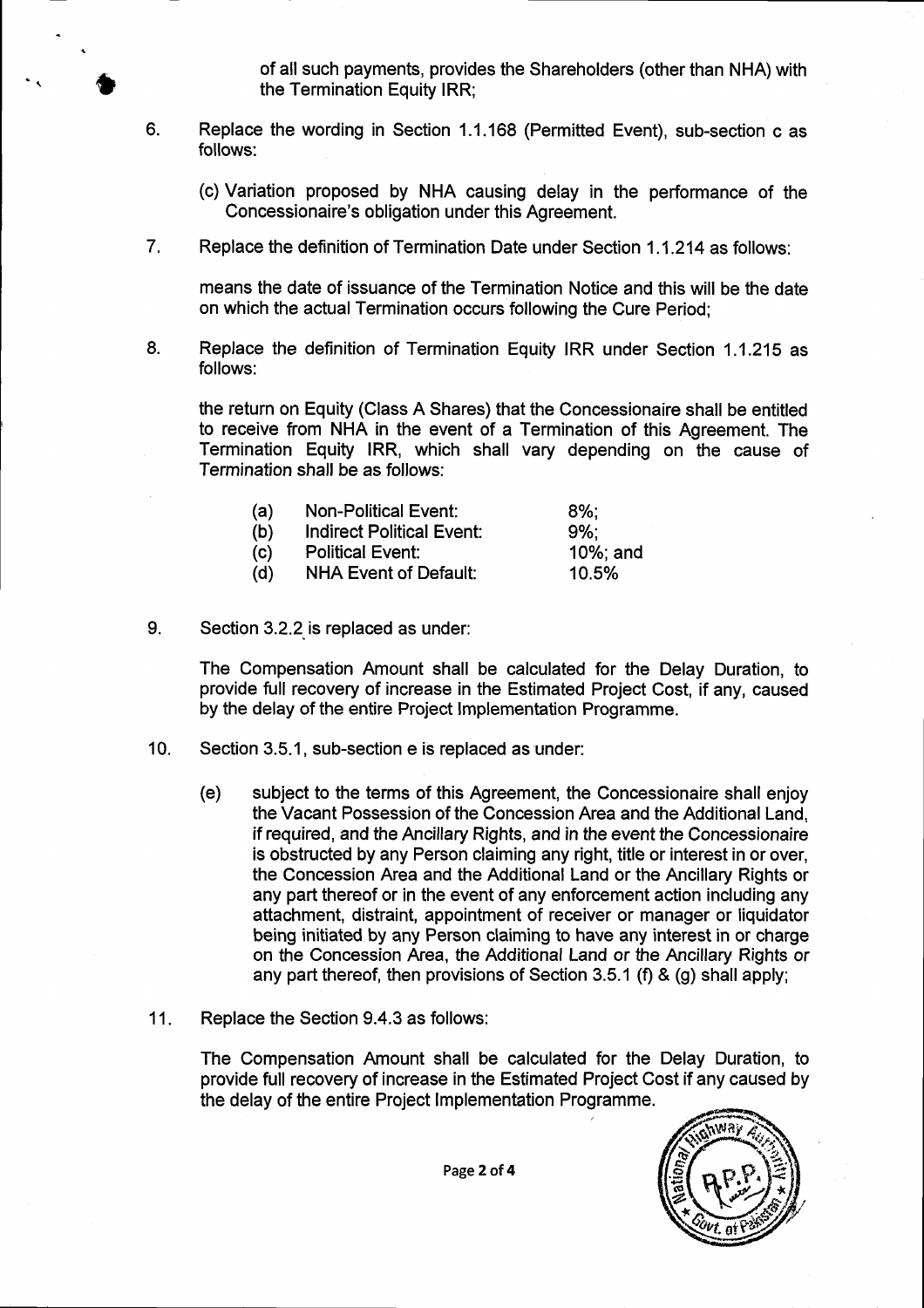12. Section 10.3.1 is replaced with the following:

Prior to Financial Close, the Concessionaire shall deliver to the NHA and the lndependent Auditor a schedule or a copy of the term sheet reflecting the proposed material terms of the Financing Documents, and setting forth a principal repayment schedule that provides for financing repayment that is not greater than the aggregate of the financing component set out in the Financial Model using the assumptions of the Financial Model, together with the maximum principal amounts and interest (or markup) rate or rates and any schedules or formulae that will be included in the Financing Documents for the computation of principal and interest (or markup), fees and charges payable to the Financiers upon the winding up for early termination of the Financing under the Financing Documents, and shall also identify the equity commitments, individually and in total, of the Sponsor (the Specific Term Sheet Parameters). NHA and the Independent Auditor will evaluate the Specific Term Sheet Parameters to ensure that the principal financial terms are not greater than the aggregate of the financing component set out in the Financial Model using the assumptions of the Financial Model, and to evaluate the impact on NHA's obligations upon any Termination of this Agreement. lf NHA and/or the Independent Auditor has any objections to the terms specified in such term sheet or schedule, it shall inform the Concessionaire thereof within thirty (30) days of its receipt thereof; otherwise, the Independent Auditor shall be deemed not to have objected to those terms (the Financing Term Sheet) and the Concessionaire shall be entitled thereafter to execute the Financing Documents, consistent with those terms and a principal repayment schedule of the specified term or a shorter term without further notice to or review by NHA and/or the lndependent Auditor. The Concessionaire shall provide NHA, the Independent Engineer and the Independent Auditor with a copy of the Financing Documents no later than fifteen (15) business days of its execution (provided that, to the extent that the commercial terms of these executed Financing Documents do not materially deviate from the Financing Term Sheet, NHA and the Independent Auditor shall have no further right to raise any objection in respect of these Financing Documents). Any amendments to the financing term sheet shall only be made with the approval of Independent Auditor.

A new Section 12,12.14 is added as follows: 13.

> In the event that the Concessionaire does not comply with the Construction Performance Standards and Key Performance Indicators as provided in this Agreement and O&M Manual, the lE shall make determination of the penalty amount payable by the Concessionaire to the NHA. The amount shall be retrieved from the Escrow Account after determination by the lE.

- Sub-section dunder Section 17.1.2 is deleted. 14.
- Sub-section g under Section 21.1.1 is replaced as under: 15.

Not Used:



Page 3 of 4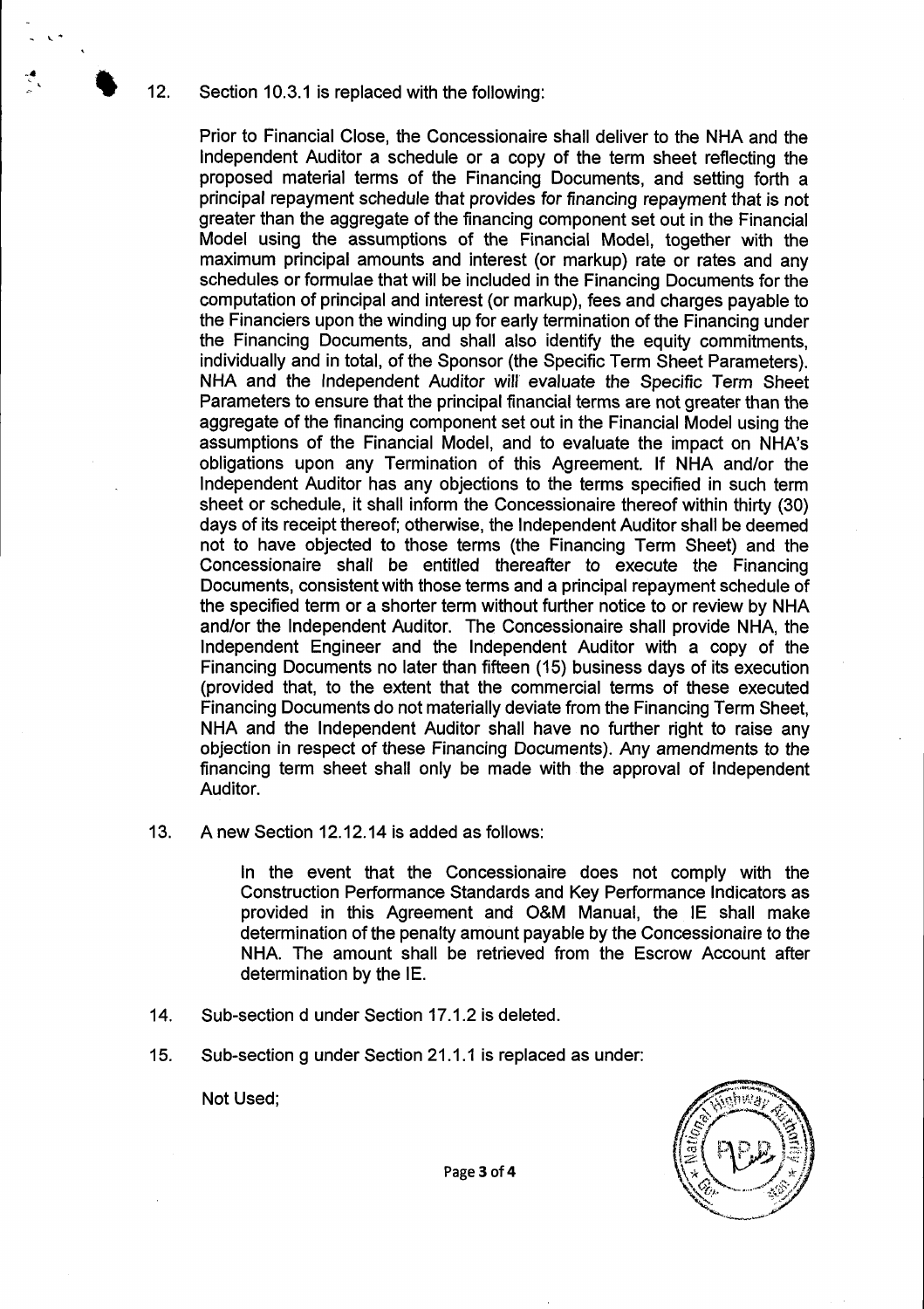Section 24 (Dispute Resolution Procedure) is replaced in its entirety with the  $16.$ version attached as Annex-A.

 $17.$ The last proviso under Section 26.1.1 is replaced as under:

provided, further that, during the Concession Period, Concessionaire shall create no Encumbrance whatsoever on, in or with respect to the Concession Area or any part thereof.

Schedule I: Form of Financial Close Bond is replaced with that attached as  $18.$ Annex-B.

. . . . . .

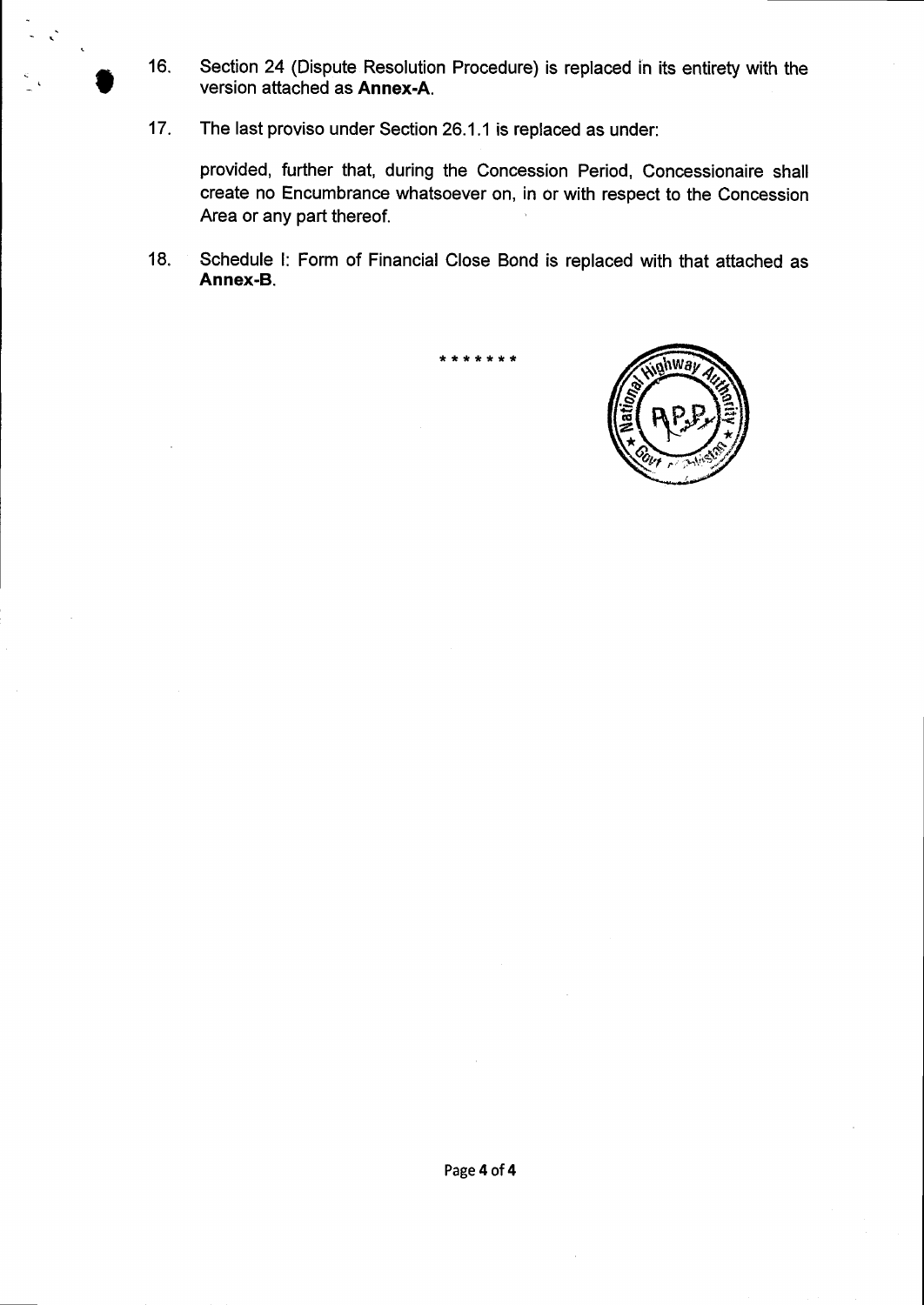#### 24. **DISPUTE RESOLUTION PROCEDURE**

#### $24.1$ **AMICABLE RESOLUTION**

- 24.1.1 Any dispute, difference or controversy of whatever nature between (a) a Party and the Independent Engineer, the Independent Auditor and/or the Independent Consultant, or (b) the Parties, howsoever arising under, out of or in relation to this Agreement, including, any question regarding its existence. validity or Termination or disputes, if any, with regard to any acts, omissions, delays, advice, recommendations, opinions, decisions and determinations of the Independent Engineer, the Independent Auditor and/or the Independent Consultant and so notified in writing by either Party to the other (the "Dispute"). shall in the first instance be attempted to be resolved amicably in accordance with the procedure set forth in Section 24.1.2 below.
- 24.1.2 If the Dispute is not amicably settled within fifteen (15) Days, either Party may refer the Dispute to resolution through Fast-Track Dispute Resolution pursuant to Section 24.2 [Fast-Track Dispute Resolution Procedure].

#### **24.2 FAST-TRACK DISPUTE RESOLUTION**

- 24.2.1 For purposes of resolution of a Dispute under Section 24.1.1, NHA and the Concessionaire shall jointly establish a Panel of Experts within sixty (60) Days of the Effective Date. The Panel of Experts shall be appointed in the following manner:
	- $(a)$ all the Experts on the Panel of Experts shall be wholly independent of Independent Engineer/Independent the Auditor/Independent Consultant, NHA and the Concessionaire, and any of their major competitors;
	- $(b)$ the Panel of Experts shall comprise of three (3) Experts. The NHA Representative and the Concessionaire Representative shall each appoint one (1) Expert within thirty (30) Days of the Effective Date, and the two (2) appointed Experts shall then consult with each other and appoint the third Expert within fifteen (15) Days of the date of appointment of the second Expert, keeping the criteria at Section 24.2.1(a) in mind;
	- in the event the two (2) Experts duly appointed by the Concessionaire  $(c)$ Representative and the NHA Representative are unable to appoint the third Expert within the prescribed period, the Independent Auditor shall appoint such Expert within fifteen (15) Days of any application for such appointment by either the NHA Representative or the Concessionaire Representative;
	- in the event either the NHA Representative or the Concessionaire  $(d)$ Representative fails or refuses to appoint an Expert pursuant to Section 24.2.1(b), then the appointed Expert shall appoint the two (2) remaining Experts within thirty (30) Days of the appointment thereof, keeping the



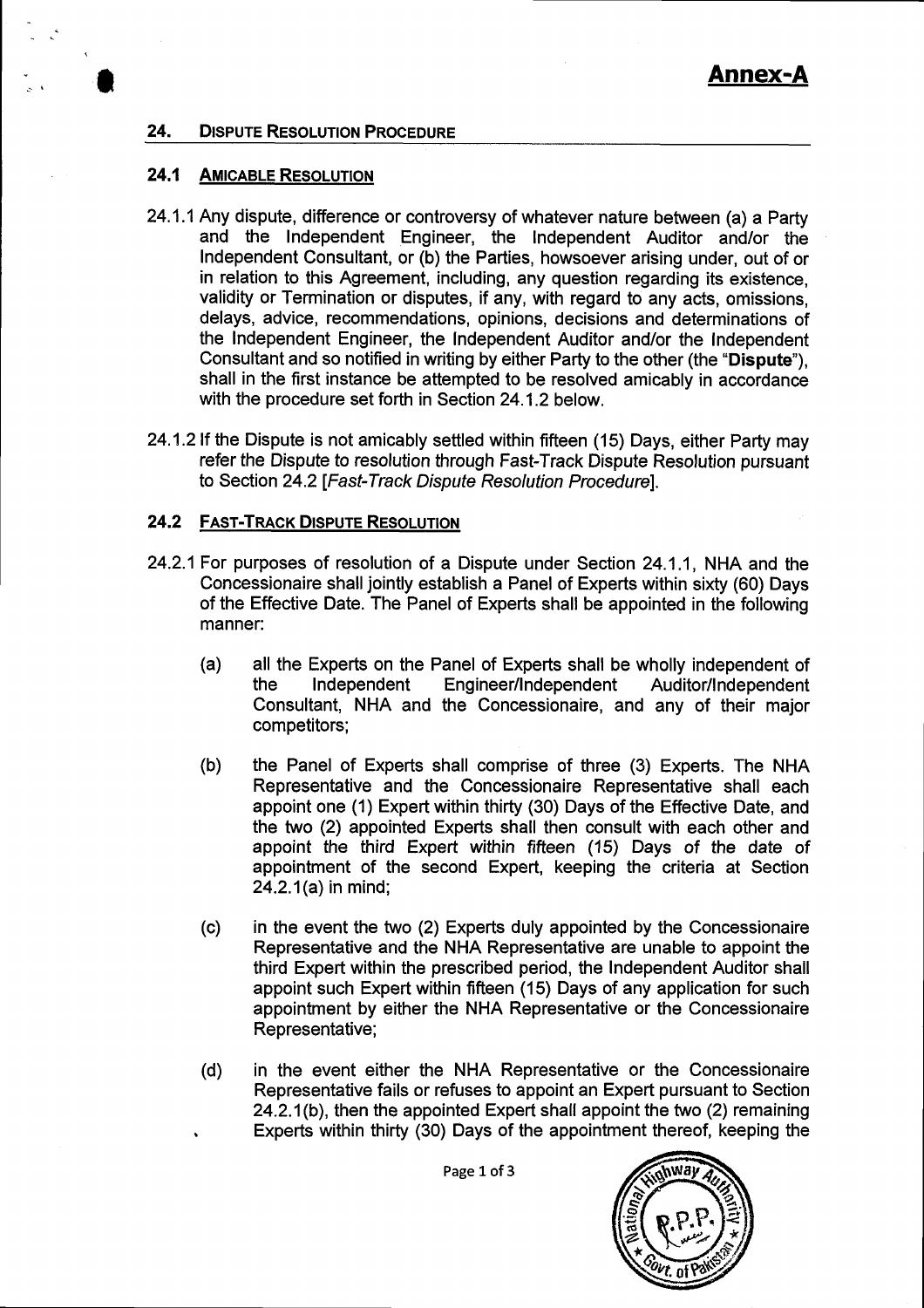- criteria at Section 24.2.1(a) in mind, after consultation with the representative failing to appoint an Expert; and

- (e) if any Expert on the Panel of Experts resigns or is otherwise unable to continue as such during the Concession Period, a replacement Expert shall be appointed jointly by the NHA Representative and the Concessionaire Representative as soon as practicable, and in any event within thirty (30) Days of the Day on which the Expert discontinues his membership on the Panel of Experts. In the event the NHA Representative and the concessionaire Representative are not able to agree and jointly appoint the replacement Expert, then the remaining Experts on the Panel of Experts shall consult with each other and promptly appoint the third Expert, keeping the criteria at Section 24.2.1(a) in mind; provided, that in the event the two (2) remaining Experts are not able to appoint the third Expert, the Independent Auditor shall appoint such Expert within thirty (30) Days of any application for such appointment by either the NHA Representative or the Concessionaire Representative.
- 24.2.2 Either Party may refer the resolution of the Dispute to the Panel of Experts by issuing a notice to that effect (the "Expert Reference Notice").
- 24.2.3 \Mthin fifteen (15) Days of receipt of the Expert Reference Notice, each of the disputing Parties shall submit their respective arguments in respect of the Dispute to the Panel of Experts in writing. The Panel of Experts shall, in its absolute direction, consider whether a hearing is necessary in order to resolve the Dispute. The Panel of Experts shall in any event provide to both the disputing Parties with its written decision on the Dispute within thirty (30) Days of Expert Reference Notice (or such longer period as mutually agreed upon by the disputing Parties in writing). The Panel of Experts shall state the reasons for its decision, and the disputing Parties shall forthwith give effect to the decision.
- 24.2.4 Each disputing Party shall bear its own costs arising out of the reference, including, legal costs and the costs and expenses of any witnesses, while the Panel of Experts' costs shall be borne as the Panel of Experts shall specify.
- 24.2.5lf within thirty (30) Days of the Panel of Experts' decision, or where the Panel of Experts fails to give decision within the prescribed time period, within thirty (30) Days of the expiry of the prescribed time period, a disputing Party is not satisfied with the decision of the Panel of Experts or the failure of the Panel of Experts to give decision, that disputing Party may, after due consultation with the NHA Representative and the Concessionaire Representative, refer the Dispute to arbitration in accordance with Section 24.3 [Arbitration] below.

#### 24.3 ARBITRATION

24.3.1 Subject to the terms of Section 24.1 [Amicable Resolution], any Dispute which is not resolved amicably or any Dispute upon which the Panel of Experts has given its decision in accordance with Section 24.2 [Fast-Track Dispute Resolutionl with which a disputing Party is not satisfied, or any Dispute upon which the Panel of Experts fails to give decision within the prescribed time period, and is accordingly referred to arbitration, shall be finally settled by binding arbitration. The language of the arbitration shall be in English.

Page 2 of 3

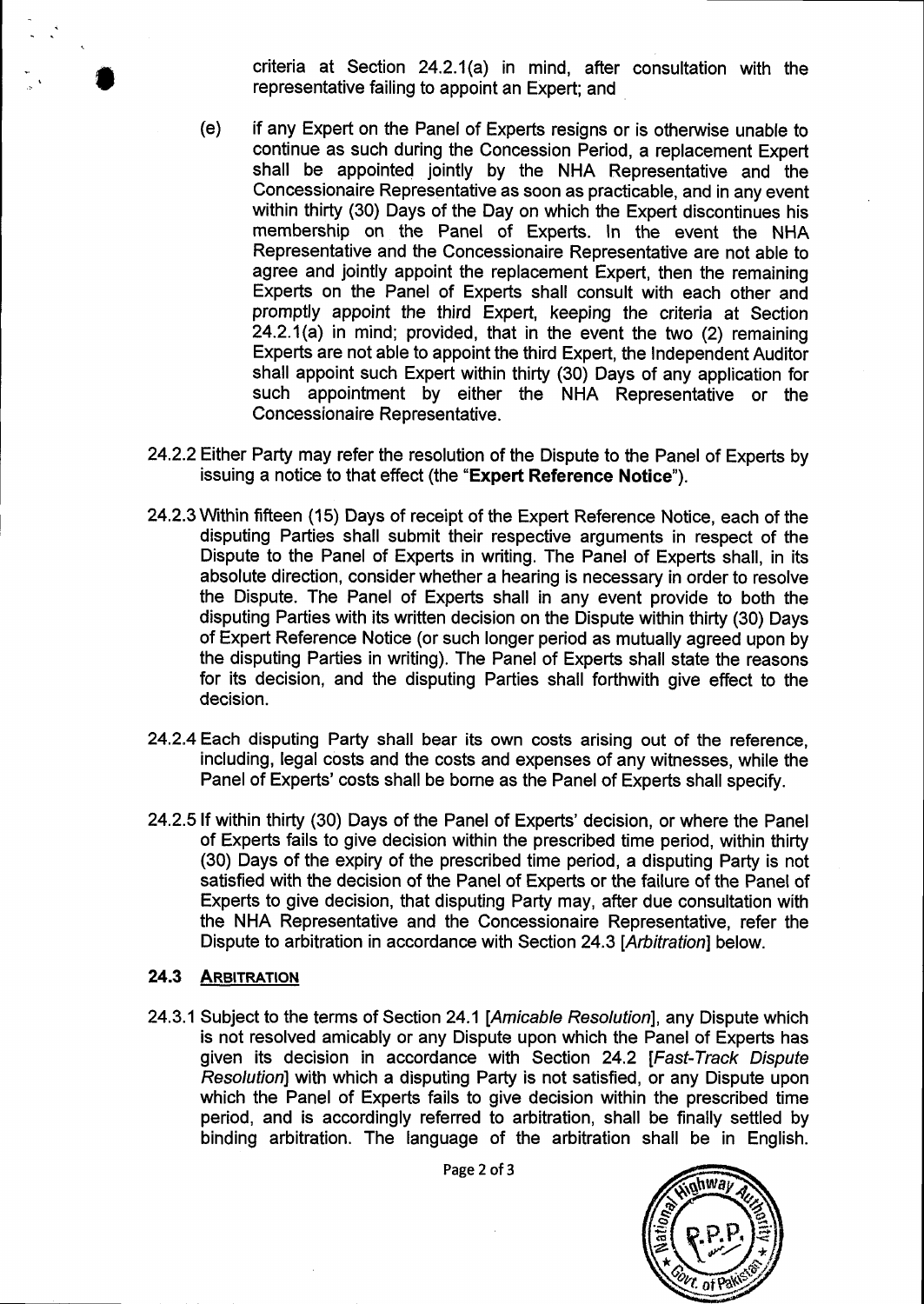Arbitration as aforesaid shall be a condition precedent to any other action under law.

I

- 24.3.2The arbitration shall be conducted by three (3) arbitrators. The Concessionaire and NHA shall appoint one (1) arbitrator each within three (3) Weeks of reference of the Dispute to arbitration, whilst the third  $(3<sup>rd</sup>)$  arbitrator shall be appointed by the two (2) appointed arbitrators within a period of a further three (3) Weeks, and in the event the two (2) arbitrators are unable to agree on the third  $(3<sup>rd</sup>)$  arbitrator, then the same will be appointed in accordance with the Arbitration Act. In the event either the Concessionaire or NHA fails to appoint an arbitrator within the prescribed period, the appointed arbitrator shall appoint the arbitrator not appointed by the Concessionaire or NHA, as the case may be. Appointment of the arbitrators in terms of this Section 24.3.2 shall be binding on both the Parties.
- 24.3.3The arbitration shall be conducted in accordance with the Arbitration Act, as amended or substituted from time to time and the venue for arbitration shall be lslamabad, Pakistan.
- 24.3.4The decision of the arbitrators shall be final and binding. Unless otherwise provided herein and except as awarded by the arbitrators, each Party shall be responsible for its own costs incurred by it in connection with an arbitral proceeding hereunder.
- 24.3.5 Pending the submission of and/or decision on a Dispute and until the arbitral award is published; the Parties shall continue to perform their respective obligations under this Agreement without prejudice to a final adjustment in accordance with such award.

\*\*\*\*\*\*\*

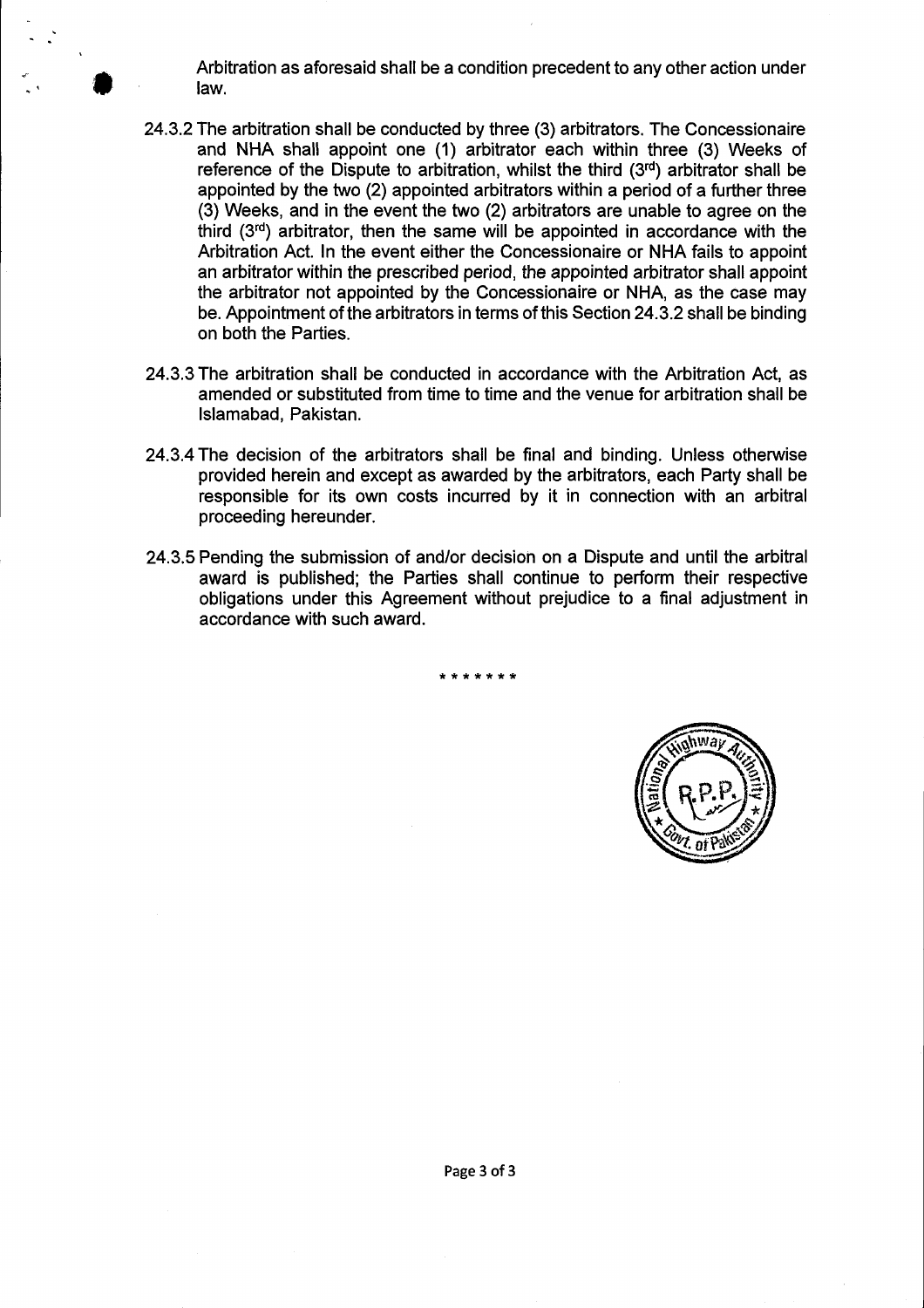### **SCHEDULE I FORM OF FINANCIAL CLOSE BOND**

### [To be stamped in accordance with the Stamp Act, 1899] IRREVOCABLE AND UNCONDITIONAL FINANCIAL CLOSE BOND

BANK GUARANTEE No: DATE:

Dear Sir,

I

Ref: PPP Agreement for engineering, procurement, construction, finance, operations and maintenance of Kharian-Rawalpindi Motorway under Build, Operate and Transfer (BOT) Model

WHEREAS [name and legal status of the SPV] (hereinafter referred to as the "Concessionaire") has entered into PPP Agreement dated for granting of a "Concessionaire") has entered into PPP Agreement dated Concession for the engineering, procurement, construction, finance, operations and maintenance of the Kharian-Rawalpindi Motorway (hereinafter referred to as the "Agreement"), a requirement of which is that the Concessionaire submit a Financial Close Bond in the amount of lnsert Amount.

AND WHEREAS to satisfy the afore stated requirement, this Deed of Financial Close Bond Guarantee (hereinafter referred to as the "Guarantee") is made on this  $\_\_$  day of ... 202- by Iname of the bankl a banking company lawfully undertaking business of \_\_\_\_, 202- by [name of the bank] a banking company lawfully undertaking business<br>in the Islamic Republic of Pakistan, having its registered office at Islamic Republic of Pakistan, (hereinafter referred to as the "Bank" which expression shall, wherever the context so admit, include its executors, administrators and successors-in interest) in favor of the National Highway Authority (Authority).

NOW THEREFORE in consideration of Authority accepting the Bank's obligations contained in the following paragraphs for the due discharge of the Goncessionaire's obligation to provide a Financial Close Bind, THE BANK, by THIS GUARANTEE AGREES TO THE FOLLOWING:

1. The Bank hereby undertakes and guarantees that it shall, on the first written demand of Authority, without any caveat, demur, protest or contest and without reference or recourse to the Concessionaire or any other person, organization or authority, pay Authority within three (3) working days, in clear funds, without any deduction or withholding on any account whatsoever, a sum of (Insert Amount).

2. The obligation of the Bank to Authority to pay the sum specified in paragraph 1 above within the time and in the manner specified therein shall be that of principal debtor in the first instance without Authority proceeding against the Concessionaire and notwithstanding any security or other guarantee Authority may have in relation to the Concessionaire's liabilities.

3. Any demand specified in paragraph 1 above, made by Authority on the Bank, will be conclusive and binding between Authority and the Bank notwithstanding any dispute or difference between Authority and the Concessionaire or any dispute pending before any court, tribunal, arbitrator or any other judicial, quasi-judicial or other authority. The Bank hereby affirms that it shall pay Authority the amount specified

Page 1 of 3

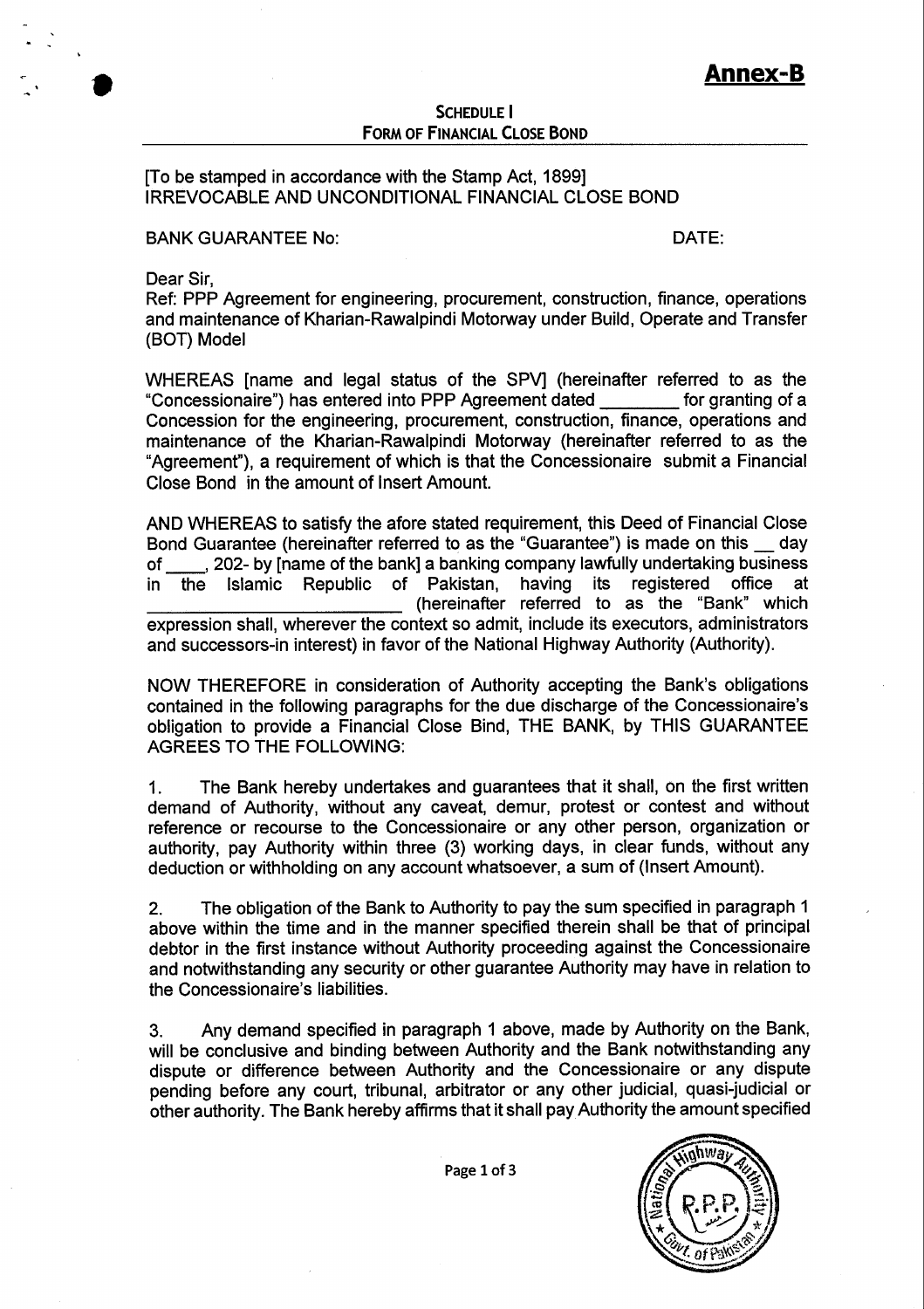in paragraph 1 above within the time and in the manner specified therein, without Authority needing to prove or show grounds or reasons for Authority's demand.

I

4. Any payments made to Authority shall be net and free of and without any present or future deductions such as for the payment of any taxes, executions, duties, expenses, fees, deductions or retentions regardless of the nature thereof or the authority levying the same.

5. The Bank hereby waives, to the fullest extent possible by law, any defense whether in law or equity, that may be raised to prevent or delay Authority from making a demand specified in paragraph 1 above or being paid the sum specified therein.

6. The Authority shall be at liberty, without affecting the Bank's obligations to the Authority contained in this Guarantee, to postpone for any time or from time to time, the enforcement of any rights accruing to the Authority against the Bank or the Concessionaire and to enforce the same at any time and in any manner and to enforce or forbear to enforce any remedies available to the Authority against the Bank or the Concessionaire. The Bank accepts that it shall not be released of its obligations to the Authority contained in this Guarantee by any exercise by the Authority of its liberty in relation to the aforesaid matters or any of them or by time or other indulgence including the granting of any waiver to either the Bank or the Concessionaire or by any variation in this Guarantee or by any other act or omission whatsoever which, under law or equity, but for this provision would have the effect of releasing the Bank of its obligations under this Guarantee notwithstanding that any such postponement, forbearance, extension of time or other indulgence, waiver, variation or any other thing was granted, made, given or happened without the consent or knowledge of the Bank.

7. The Bank hereby undertakes not to revoke this Guarantee during its currency without the prior written approval of the Authority and agrees that the obligations of the Bank under this Guarantee are continuous obligations and shall remain in full force and effect and be enforceable against the Bank notwithstanding any change in the constitution, legal status or organization of the Bank, the Concessionaire or the Authority until all dues of the Authority under or by virtue of this Guarantee have been paid by the Bank in full or until the Authority discharges this Guarantee in writing.

8. The Bank hereby affirms that it has the power and authority under its Memorandum and Articles of Association and all necessary consents and authorizations, including without limitation, those required from its board of directors, regulator or other relevant governmental body, to enter into, execute, deliver and perform the Bank's obligations under this Guarantee in favor of the Authority and that the signatory(ies) hereto has/have the capacity and power to sign and bind the Bank to the Bank's obligations contained herein under [Power of Attorney/Board Resolution] dated

9. The Bank hereby confirms that notwithstanding any dispute which may arise with regard to this Guarantee or otherwise upon receiving the demand in writing as specified herein it shall pay the demanded amount without any objection;

10. Notwithstanding anything contained in paragraphs 1 to 8 above, the Bank's liability to the Authority under this Guarantee is restricted to and shall remain in force up to and including  $\_\_$  day of  $\_\_$  20  $\_\_$  and shall be extended for such period as may be desired by the Concessionaire.

Page 2 of 3